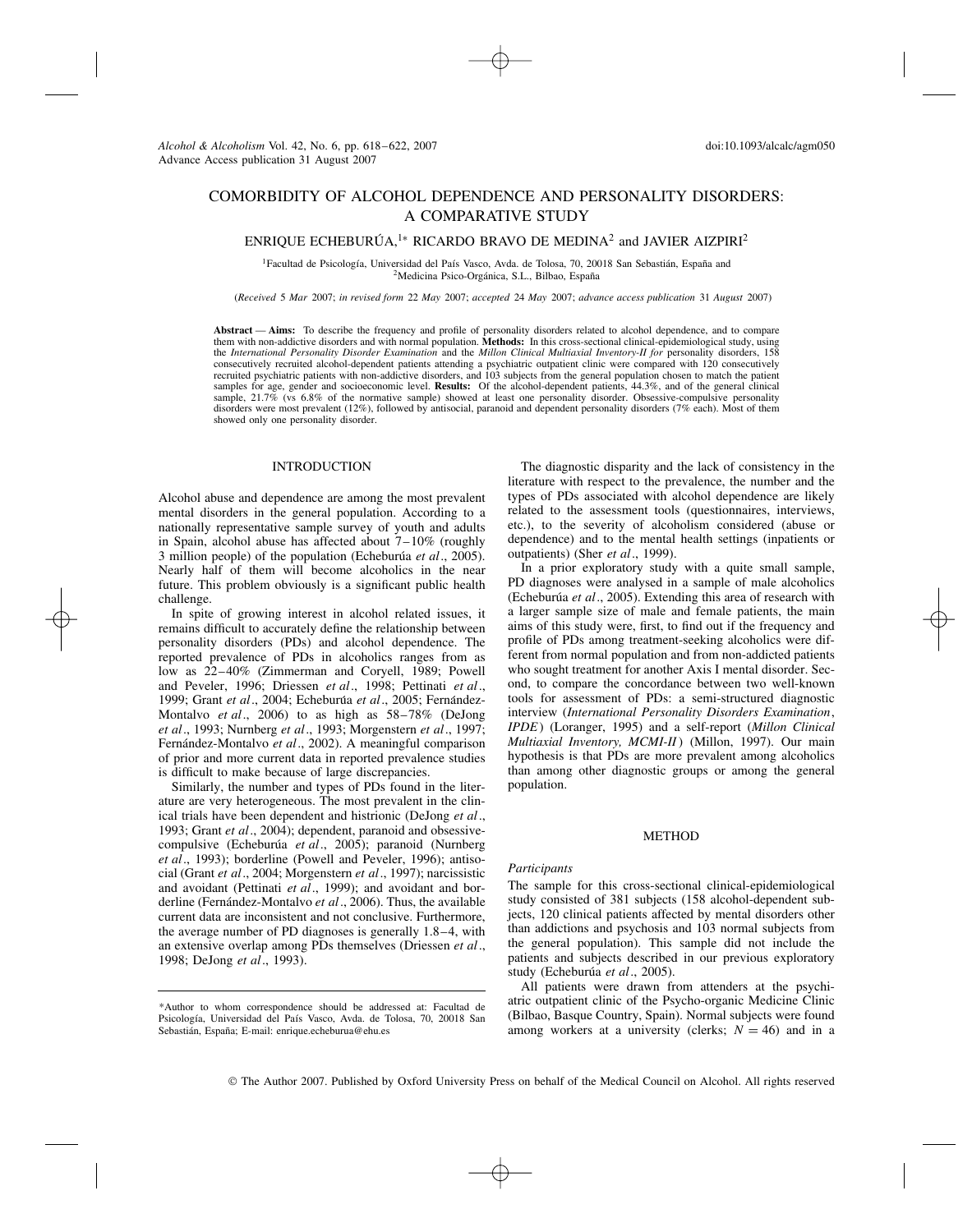| Variables             | Alcohol- dependent<br>group $N = 158$ | Clinical control<br>group $N = 120$ | Normative control<br>group $N = 103$ | F                |  |
|-----------------------|---------------------------------------|-------------------------------------|--------------------------------------|------------------|--|
|                       | $X$ (range)                           | $X$ (range)                         | $X$ (range)                          |                  |  |
| Age                   | $43.42(19-65)$                        | $40.58(18-65)$                      | $40.73(24-64)$                       | 2.353            |  |
|                       | $N(\%)$                               | $N(\%)$                             | $N(\%)$                              | $\chi^2$ (df)    |  |
| Sex                   |                                       |                                     |                                      |                  |  |
| Men                   | 103(65.2)                             | 64 (53.3)                           | 55 (53.4)                            | 5.319(2)         |  |
| Women                 | 55 (34.8)                             | 56 (46.7)                           | 48 (46.6)                            |                  |  |
| Marital status        |                                       |                                     |                                      |                  |  |
| Single                | 57 (36.1)                             | 55 (45.8)                           | 31(30)                               | 32.402 $(2)$ *** |  |
| Married               | 61 (38.6)                             | 47 (39.2)                           | 67 (65)                              |                  |  |
| Divorced              | 32(20.3)                              | 12(10)                              | 4(3.9)                               |                  |  |
| Widowed               | 8(5.1)                                | 6(5)                                | 1(1)                                 |                  |  |
| Education             |                                       |                                     |                                      |                  |  |
| None                  | 7(4.4)                                | 4(3.3)                              | 10(9.7)                              |                  |  |
| Primary studies       | 41 (25.9)                             | 33(27.5)                            | 22(21.4)                             | 9.118(2)         |  |
| Secondary studies     | 63 (39.9)                             | 49 (40.8)                           | 32(31.1)                             |                  |  |
| University            | 47 (29.7)                             | 34(28.3)                            | 39 (37.9)                            |                  |  |
| Socio-economic status |                                       |                                     |                                      |                  |  |
| Middle-low            | 18(11.4)                              | 19(15.8)                            | 12(11.7)                             | 2.940(2)         |  |
| Middle                | 111(70.3)                             | 77 (64.2)                           | 76 (73.8)                            |                  |  |
| Middle-high           | 29 (18.4)                             | 24 (20)                             | 15(14.6)                             |                  |  |

Table 1. Socio-demographic characteristics of the sample

∗∗∗ *P <* 0*.*001.

canning factory ( $N = 57$ ). The most significant demographic characteristics of the total sample are presented in Table 1. Patients and non-patients gave their informed consent to take part in the study, and the response rate was 100%.

The alcohol-dependent group  $(N = 158)$  was recruited from consecutive attenders *>*18 years of age who met the diagnostic criteria of *DSM-IV-TR* (American Psychiatric Association, 2000) for alcohol dependence. All of them were seeking treatment for problems related to drinking. A primary diagnosis of alcohol dependence was required to be included in the clinical trial.

The clinical 'control' group ( $N = 120$ ), also >18 years of age, was chosen consecutively from non-addicted subjects seeking treatment for various mental disorders, such as major depression, generalized anxiety disorder, panic disorder and adaptive disorder.

The normative group  $(N = 103)$  was made up of people without Axis I mental disorders, who were encouraged to participate in this study by giving them feedback on their personality test results. The participants were selected to match the clinical groups in terms of age, gender and social class, the clinical groups having by chance turned out to be reasonably matched on these measures.

# *Assessment measures*

The *Structured Clinical Interview* is used to assess, in an initial interview, mental disorders according to diagnostic criteria of *DSM-IV-TR*. The content of the interview is related to the information most relevant to this study: current difficulties, current mental disorders, antecedents, family, education, work, social relationships, alcohol and drug abuse, hobbies, etc.

Two personality assessment tools were used. The *MCMI-II* (Millon, 1997; TEA, 2000) is a self-report questionnaire with 175 true/false items. Thirteen clinical scales assess personality patterns that relate to *DSM-III-R* Axis II disorders. There are ten clinic personality pattern scales (schizoid, avoidant, dependent, histrionic, narcissistic, antisocial, aggressive-sadistic, compulsive, passive-aggressive and self-defeating), as well as three severe personality pathology scales (schizotypal, borderline and paranoid).

Raw scores on scales were weighted and converted to base rate scores. The base rate scores reflect the prevalence of a particular PD. According to the conservative criteria of Weltzler (1980), a base rate score *>*84 is considered to be significant. Although the *MCMI-II* offers good internal consistency, it has only moderate accuracy for assigning patients to diagnostic groups across a variety of clinical criteria.

The *IPDE* (Loranger, 1995; López-Ibor *et al.*, 1996) is a semi-structured diagnostic interview designed to assess PDs. The *IPDE* covers all criteria for the 11 Axis II disorders of *DSM-IV*. In order to establish reliable diagnoses, the behaviour or trait must be present for at least 5 years and the criterion must be met before the age of 25 years. A self-administered *IPDE* screening questionnaire is available before the interview to assist in identifying PDs that might be of focus in the interview. Inter-rater reliability of the *IPDE* (median kappa =  $0.73$ ), as well as test-retest reliability  $(median = 0.87)$  (Blanchard and Brown, 1998), is generally good.

# *Procedure*

Once all participants were selected according to the previously indicated criteria, the pre-treatment assessment was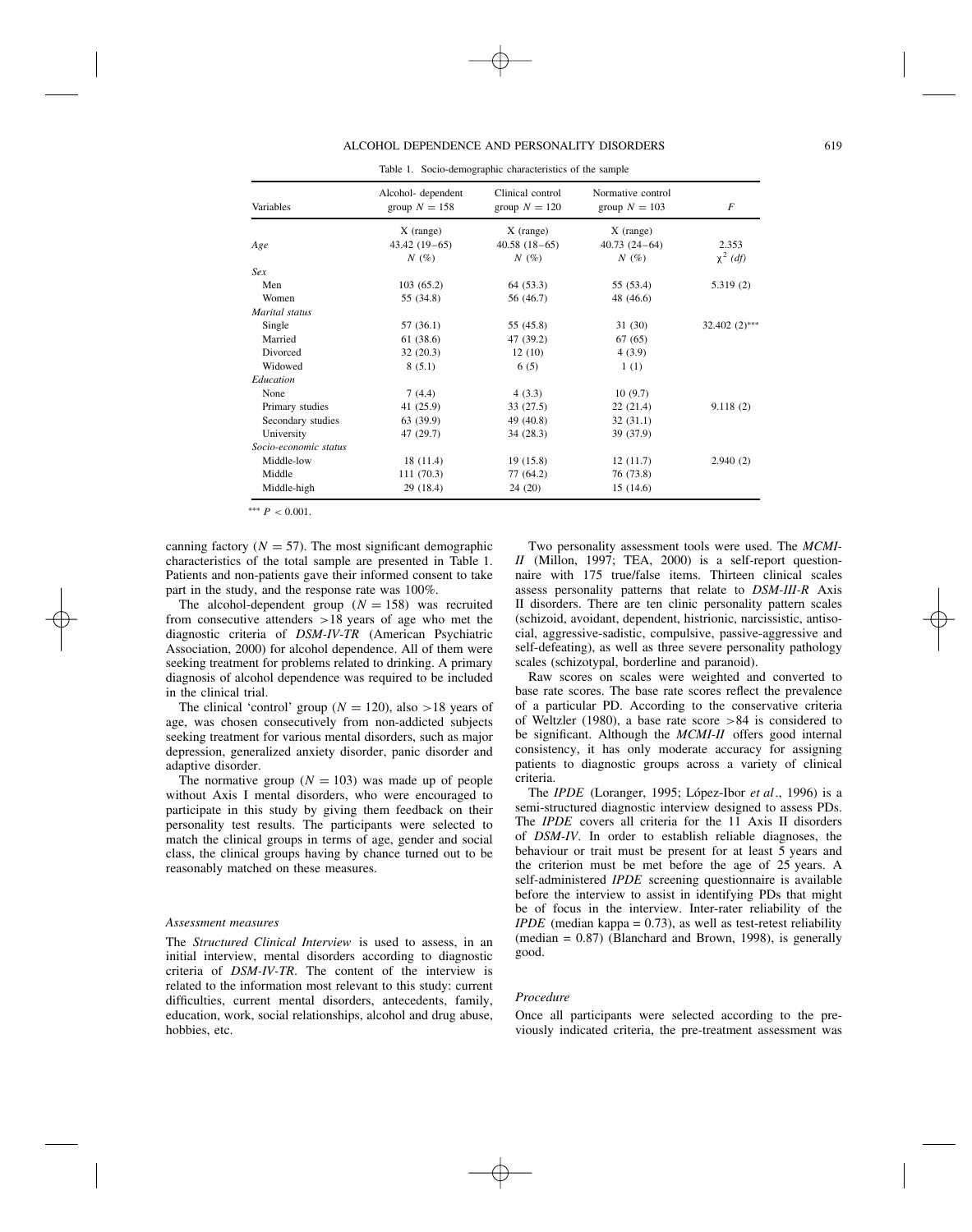Table 2. Axis I mental disorders in the clinical groups

| Mental disorder                  | Alcohol-dependent group<br>$(N = 158) N$ (%) | Clinical control group<br>$(N = 120) N$ (%) |  |
|----------------------------------|----------------------------------------------|---------------------------------------------|--|
| Major depression                 | 24 (15.2)                                    | 26 (21.7)                                   |  |
| Dysthymic disorder               | 5(3.2)                                       | 9(7.5)                                      |  |
| Bipolar disorder                 | 6(3.8)                                       | 1(0.8)                                      |  |
| Panic disorder                   | 16 (10.1)                                    | 16(13.3)                                    |  |
| Generalized anxiety<br>disorder  | 12(7.6)                                      | 17 (14.2)                                   |  |
| Obsessive-compulsive<br>disorder | 1(0.6)                                       | 6(5.0)                                      |  |
| Adaptive disorder                | 2(1.3)                                       | 15 (12.5)                                   |  |
| Somatization disorder            | 2(1.3)                                       | $4(3.3\%)$                                  |  |
| Pathological gambling            | 2(1.3)                                       | 6(5.0)                                      |  |
| Eating disorder                  | $\Omega$                                     | 2(1.7)                                      |  |
| Psychotic disorder               | 2(1.3)                                       | 11 (9.2)                                    |  |
| None                             | 86 (54.4)                                    | 7(5.8)                                      |  |
| Total                            | 158 (100)                                    | 120 (100)                                   |  |

conducted in two sessions. In the first session, data related to psychopathological characteristics were collected and the *MCMI-II* and the *IPDE* screening test were carried out. In the second session, the PDs identified in the previous *IPDE* screening test were accurately assessed with the *IPDE* interview. The time between assessments was 1 week. Alcoholdependent patients were abstinent before the first interview for at least 2 weeks. All assessments were made between 2003 and 2006.

In order to control the inter-rater reliability, a clinical psychologist (the second author) and a psychiatrist (the third author) sat in on the same interview and provided independent ratings for each subject. Using the structured clinical interview and the *IPDE*, they were able to give a clinical diagnosis of both alcohol dependence/other mental disorders and PDs. The degree of agreement between the professionals, with respect to the diagnosis of alcoholism/other mental disorders, was 100%. The inter-rater reliability for PDs in the joint interview was quite high (kappa  $= 0.81$ ).

In this study, the following data were analysed: (i) the overall prevalence rate of PDs among the different samples; (ii) the PDs profile among the different groups.

Parametric (*t*−test and ANOVA) and non-parametric tests were used for statistical analysis. All comparisons between groups were analysed using the Kruskal–Wallis *H*-test. The Mann–Whitney *U*-test was used as a *post-hoc* procedure.

# RESULTS

Prevalence rates of Axis I diagnoses, with a duration of at least 3 months, are given for both the clinical samples in Table 2. GAF scores mean was  $43.97$  (SD = 7.48) for the experimental group and  $45.35$  (SD = 6.70) for the clinical group, with no significant statistical differences  $(t = 0.112)$ .

Prevalence rates of PDs are reported with respect to both instruments and, in addition, the 'combined' rates. According to this last criterion, 44.3% of the clinical sample of alcoholics and 21.7% of the general clinical sample (vs 6.8% of

Table 3. Rates of personality disorders according to the *IPDE* and the *MCMI-II*

|                                             | $IPDE + MCMI-IIa$<br>$N(\%)$ | <b>IPDE</b><br>N(%) | <b>MCMI-II</b><br>N(%) |
|---------------------------------------------|------------------------------|---------------------|------------------------|
| Alcohol-dependent<br>subjects ( $N = 158$ ) | 70 (44.3)                    | 90 (57)             | 141 (89.2)             |
| Clinical controls<br>$(N = 120)$            | 26(21.7)                     | 36(30)              | 106(88.3)              |
| Normative controls<br>$(N = 103)$           | 7(6.8)                       | 7(6.8)              | 69 (67)                |
| Total                                       | 103(27)                      | 133 (34)            | 316 (82)               |
| $X^2$ (df)                                  | 46.904***<br>(2)             | $70.730*(2)$        | $25.351***$<br>(2)     |

 $* P < 0.05$ .<br>\*\*\*  $P < 0.001$ .

<sup>a</sup> To be included in this group, patients need to be diagnosed of the same PDs with both instruments.

the normative sample) showed at least one PD. A comparison between groups in the overall prevalence rate of PDs showed statistically significant differences  $(X^2 = 46.904, df = 2;$  $P < 0.001$ ). PDs were more frequently diagnosed in alcoholics than in the other groups (Table 3).

The most prevalent PDs, among the alcoholics, were obsessive-compulsive PD (12%), followed by antisocial, paranoid and dependent PDs (7% each), narcissistic (6.3%) and finally borderline and histrionic PDs (5.1% each). In comparison, the most frequently diagnosed PDs among the non-addicted patients were obsessive-compulsive PD (9.2%), dependent PD (6.7%), followed by paranoid PD (4.2%). Lastly, in the normative control group, the most prevalent PDs were obsessive-compulsive and histrionic PD (1.9% each). There were statistically significant differences among the different groups. Antisocial, borderline, histrionic and narcissistic PDs were more associated to alcohol-dependent subjects than to any other group (Table 4).

With respect to the three clusters of PDs, the presence of cluster B and C was higher among the alcoholics  $(N = 30, 19\%; N = 34, 21.5\%,$  respectively) than in the clinical group ( $N = 5$ , 4.2%;  $N = 16$ , 13.3%) and in the normative group ( $N = 3$ , 2.9%;  $N = 3$ , 2.9%). These differences were statistically significant  $(X^2 = 24.523$ , df = 2;  $P < 0.001$ ;  $X^2 = 18.074$ , df = 2;  $P < 0.001$ ).

Regarding the number of PDs shown by individual patients, one PD was the most frequent. There were only 24 patients in both clinical groups (9%) and none in the normative control group who showed two or more PDs. There were statistically significant differences between the clinical and the normative groups ( $X^2 = 52.461$ , df = 2;  $P < 0.001$ ).

The concordance between the *IPDE* and the *MCMI-II* to assess PDs was very low in both clinical groups (kappa = 0.133 in alcohol-dependent subjects group; kappa = 0.082 in clinical controls) and in the normative group (kappa = 0.069).

#### DISCUSSION

A strength of our design was the inclusion of both a clinical control group and a normative control group and the diagnosis of PDs with two specific assessment tools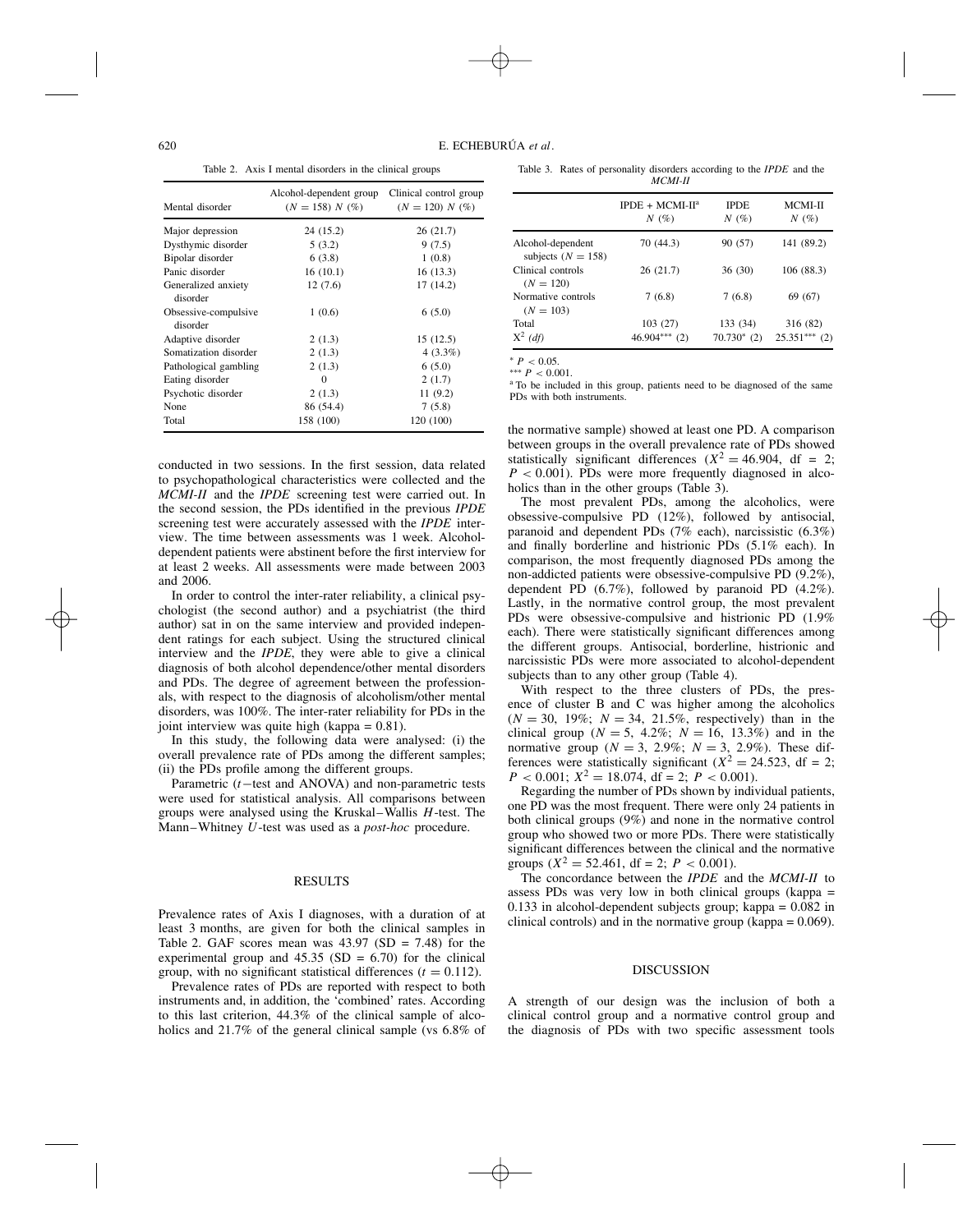#### ALCOHOL DEPENDENCE AND PERSONALITY DISORDERS 621

Table 4. Frequency and profile of PDs in the different groups in *IPDE + MCMI-II*

| Personality disorders | Alcohol-dependents<br>$N = 158$ |      | Clinical controls<br>$N = 120$ |              | Normative controls<br>$N = 103$ |              |                  |
|-----------------------|---------------------------------|------|--------------------------------|--------------|---------------------------------|--------------|------------------|
|                       | N                               | $\%$ | N                              | $\%$         | N                               | $\%$         | $\chi^2$ (df)    |
| Paranoid              | 11                              | 7    | 5                              | 4.2          |                                 |              | 5.286(2)         |
| Schizoid              | $\overline{4}$                  | 2.5  | 4                              | 3.3          | $\Omega$                        | $\mathbf{0}$ | 3.241(2)         |
| Schizotypal           |                                 | 0.6  |                                | 0.8          | 0                               | $\mathbf{0}$ | 0.797(2)         |
| Histrionic            | 8                               | 5.1  | $\Omega$                       | $\mathbf{0}$ | 2                               | 1.9          | $7.099*$ (2)     |
| Antisocial            | 11                              | 7    | 2                              | 1.7          | $\mathbf{0}$                    | $\mathbf{0}$ | $10.790**$ (2)   |
| Narcissistic          | 10                              | 6.3  | 2                              | 1.7          |                                 |              | $7.051*$ (2)     |
| Borderline            | 8                               | 5.1  | 2                              | 1.7          | $\mathbf{0}$                    | $\Omega$     | $6.884*$ (2)     |
| O-Compulsive          | 19                              | 12   | 11                             | 9.2          | $\overline{c}$                  | 1.9          | $8.375*$ (2)     |
| Dependent             | 11                              | 7    | 8                              | 6.7          |                                 | 1            | 5.207(2)         |
| Avoidant              | $\overline{4}$                  | 2.5  | 3                              | 2.5          | $\Omega$                        | $\Omega$     | 2.642(2)         |
| Non-specified         | 5                               | 3.2  | 4                              | 3.3          | $\mathbf{0}$                    | $\Omega$     | 3.424(2)         |
| Total <sup>a</sup>    | 70                              | 44.3 | 26                             | 2.7          | 7                               | 6.8          | 46.904***<br>(2) |

 $* P < 0.05$ .

 $*$ <sup>\*</sup> *P* < 0.01.<br> $*$ <sup>\*</sup> *P* < 0.001.

<sup>a</sup> *Note*: There are patients who can show more than one PD and so the total number does not exactly correspond to the addition of the partial numbers.

(*MCMI-II* and *IPDE*), even though the diagnostic approaches are not exactly the same. In addition both categorical and dimensional approaches for PDs were considered. These features distinguish this study from much of the previous literature.

One limitation in this study is that a different result might be found in a sample of alcohol-dependent people drawn from the general population. In addition, the participants only represented the alcohol-dependent patients in outpatient treatment. This study does not deal with the homeless or people belonging to a lower class with many psychosocial problems (no job, no partnership, no home, etc.) who in Spain tend to underutilize health care resources. This study relates to more integrated patients, though it includes some with severe alcohol dependence. The advantage of this approach is that it is possible to study alcoholism in itself, independently from social deprivation.

The most salient finding is that 44.4% of the alcoholics met *IPDE + MCMI-II* diagnostic criteria for a PD compared to 21.7% of the non-addicted patients and 6.8% of the normative controls. Previous studies found that PDs were very common in alcoholics (DeJong *et al*., 1993; Nurnberg *et al*., 1993; Powell and Peveler, 1996; Morgenstern *et al*., 1997; Driessen *et al*., 1998; Pettinati *et al*., 1999; Grant *et al*., 2004; Fernández-Montalvo et al., 2006). The contribution in this study is in showing that the high rate of comorbidity with PDs is different from and much higher in alcohol dependence than in other Axis I mental disorders, such as mood and anxiety disorders.

With respect to the types of PDs, the most prevalent PD in all groups was obsessive-compulsive. Antisocial, borderline, histrionic and narcissistic PDs were more associated to alcohol-dependent subjects than to other groups. Unlike other studies, where the average number of PD diagnoses is generally 2–4 (DeJong *et al*., 1993; Driessen *et al*., 1998), the average number of diagnosed PDs for each subject in our study was one.

These findings are consistent with those found by other studies (Driessen et al., 1998; Fernández-Montalvo et al., 2006), but not with others, in which the prevalence rates of PDs in alcoholics were higher (Nurnberg *et al*., 1993; DeJong *et al*., 1993). The lack of consistency with our study findings could be related to our sample (drawn only from outpatients) or to the different assessment tools (*IPDE* and *MCMI-II* together) used in our study to diagnose a PD. The accuracy of the self-reports, such as *MCMI*, by themselves can be expected to be poor, the kappa index between both instruments showing a very low concordance, according to other studies (Fernández-Montalvo *et al.*, 2006).

The main difference between alcoholics and non-addicted patients was that the alcoholics showed two times more PDs than the latter. In turn, non-addict patients showed nearly three times more PDs than the subjects of the normative control group. With respect to the clusters of PDs, the presence of clusters B and C was higher among alcoholics than in the clinical and normative groups.

These new findings validate our approach in the previous pilot study (Echeburúa *et al.*, 2005), but also are slightly different. In both studies, there was a high comorbidity of alcohol dependence with PDs (about 40–44%), which was much higher than in other Axis I mental disorders, and the average number of diagnosed PDs for each subject was one. The main difference of this study with the presented data in our 2005 paper is that now, with a much larger sample, we were able to point out PDs specifically associated to alcohol-dependent subjects. That was not possible in our previous study, restricted to a quite small sample of only male alcoholics.

Further research should take into account other relevant variables related to alcohol dependence. These specific instruments (IPDE and MCMI) do not detect features of the patients who are related to alcohol dependence. That is the case, for example, of interpersonal relationships, which are often damaged due to drinking among patients who had previously good